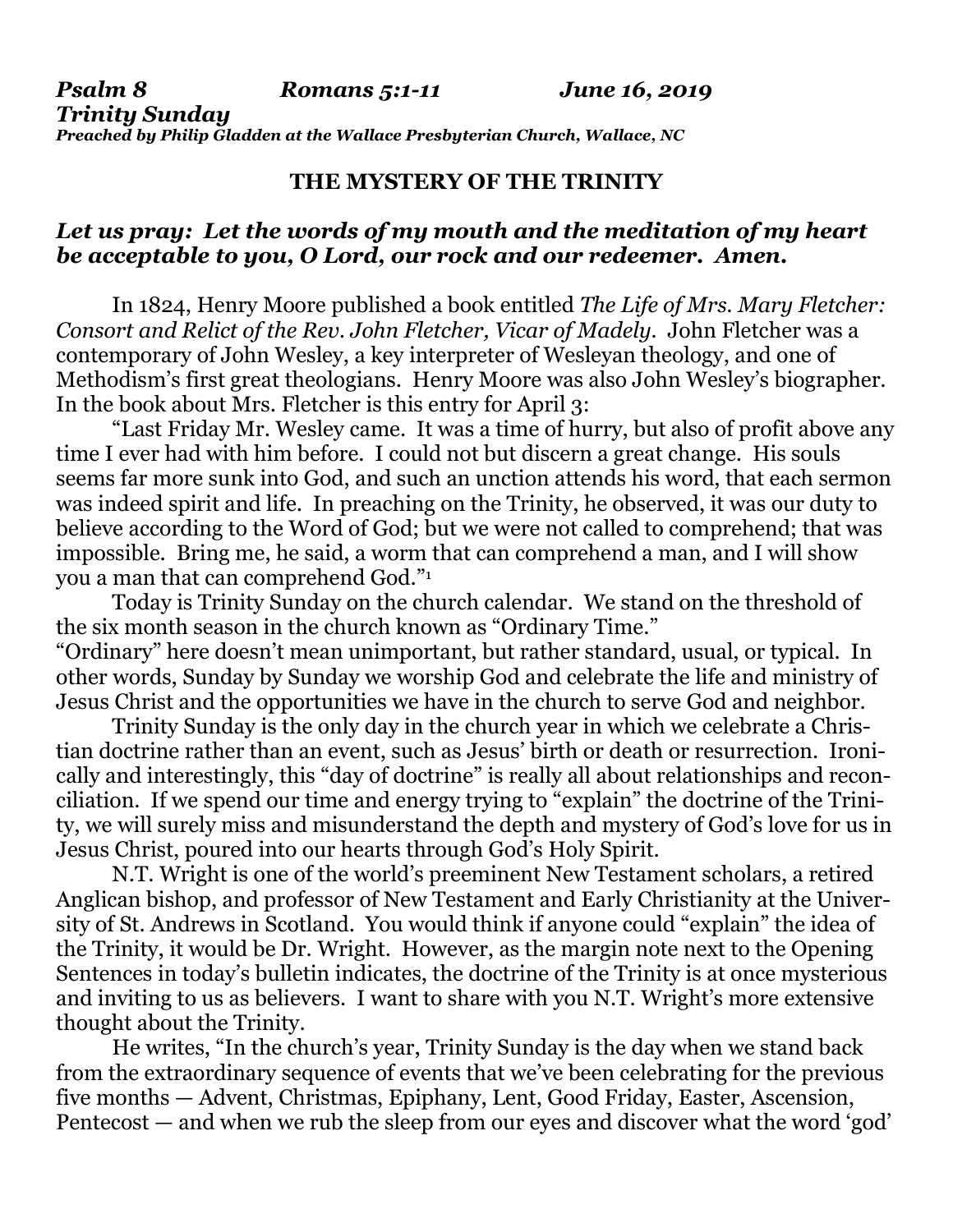might actually mean. These events function as a sequence of well-aimed hammerblows which knock at the clay jars of the gods we want, the gods who reinforce our own pride or prejudice, until they fall away and reveal instead a very different god, a dangerous god, a subversive god, a god who comes to us like a blind beggar with wounds in his hands, a god who comes to us in wind and fire, in bread and wine, in flesh and blood: a god who says to us, 'You did not choose me; I chose you.'"

Wright continues, "You see, the doctrine of the Trinity, properly understood, is as much a way of saying 'we don't know' as of saying 'we do know.' To say that the true God is Three and One is to recognize that if there is a God then of course we shouldn't expect him to fit neatly into our little categories. If he did, he wouldn't be God at all, merely a god, a god we might perhaps have wanted. The Trinity is not something that the clever theologian comes up with as a result of hours spent in the theological laboratory, after which he or she can return to announce that they've got God worked out now, the analysis is complete, and here is God neatly laid out on a slab. The only time they laid God out on a slab he rose again in three days afterwards."

Finally, he says, "On the contrary: the doctrine of the Trinity is, if you like, a signpost pointing ahead into the dark, saying: 'Trust me; follow me; my love will keep you safe.' Or, perhaps better, the doctrine of the Trinity is a signpost pointing into a light which gets brighter and brighter until we are dazzled and blinded, but which says: 'Come, and I will make you children of light.' The doctrine of the Trinity affirms the rightness, the propriety, of speaking intelligently that the true God must always transcend our grasp of him, even our most intelligent grasp of him."<sup>2</sup>

Here's a thought experiment for this Trinity Sunday. Think of some fundamental, bedrock belief you have held onto throughout your life. It might be an article of religious faith, but it doesn't have to be. Whatever you choose has been part of the foundation of your life. It has determined your life perspective. It has guided your life choices. It has, in many ways, defined who you are and what you do with your life.

Now, imagine that you have a life experience or a series of experiences that shed a new light on this core belief. It's not that you abandon or reject your fundamental life perspective, but now you are faced with new realities that cause you to reevaluate what you've always known to be true and meaningful in your life. How do you suppose you would handle such a revelation and challenge?

When I think of the doctrine of the Trinity, that's what comes to mind. You won't find a single instance of the word "Trinity" anywhere in the New Testament. What you will find are stories of faithful people encountering the power and presence of God in their lives and wrestling with what that new thing God is doing means for their own lives and for the world.

Jesus' disciples were good, faithful Jews. Their bedrock conviction — which had been taught to them from childhood — is found in the great *Shema* in Deuteronomy 6:4-5: "Hear, O Israel: The LORD is our God, the LORD alone. You shall love the LORD your God with all your heart, and with all your soul, and with all your might." That's why the first commandment is "You shall have no other gods before me." (Exo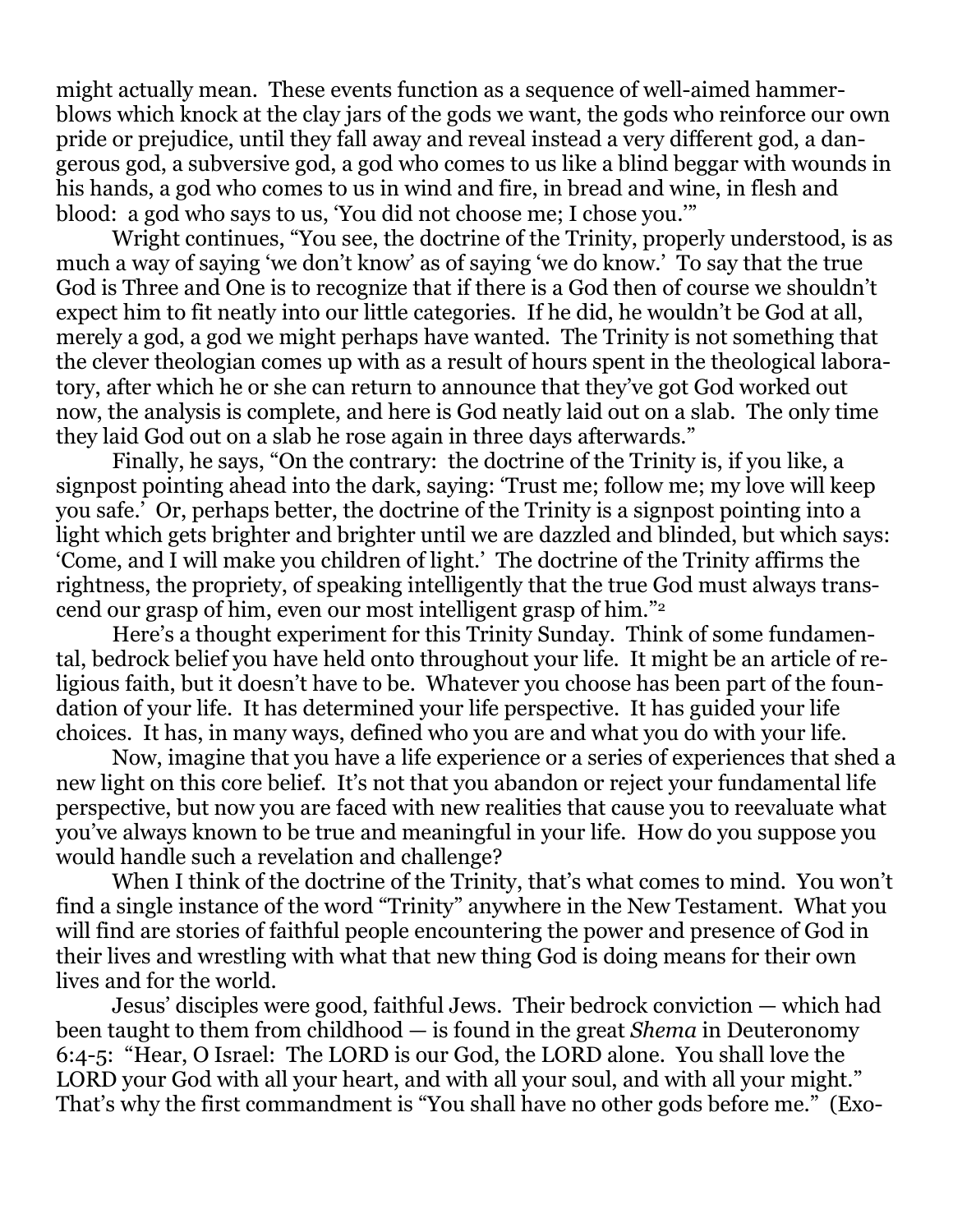dus 20:3) The belief and trust in one God made the Jewish people different from all other people and religions of their time.

So, how do you suppose the faithful Jewish disciples dealt with an increasing awareness that Jesus was the Son of God, that he *was* God? They heard his teachings. They saw his healings. They experienced his power in their lives. They believed, even when their religious leaders accused Jesus of blasphemy when he talked about God the Father.

Then the power of the Holy Spirit fell upon the same disciples, just as Jesus had promised. And they came to know the love and grace and mercy and power of God the Father and God the Son in an intimate way that created the church and sent them out to proclaim that very same love and grace and mercy and power. That's exactly what Paul writes about in Romans 5: We are put back in a right relationship with God because of God's love which has been poured into our hearts through the Holy Spirit that has been given to us. What God has done for us in the life, death, and resurrection of Jesus Christ and in the gift of the Holy Spirit is why we come here today to worship and lift our voices to sing, "Holy, holy, holy! Lord God Almighty! God in three persons, blessed Trinity!"

As N.T. Wright says, "The Trinity is not something that the clever theologian comes up with as a result of hours spent in the theological laboratory." Another former professor at the University of St. Andrews in Scotland, Dr. Donald Baillie, published his influential book *God Was in Christ* in 1948. Despite being an esteemed professor of divinity at St. Mary's College at St. Andrews, his "explanation" of the Trinity is no dry intellectual exercise. He wrote about the encounters of the early Christians that led them to confess their faith in God the Father, God the Son, and God the Holy Spirit. He said, "The doctrine of the Trinity sums up the gospel by telling us that the God of grace, who was revealed through the Incarnation and Pentecost as the One who paradoxically works in us what he demands of us, is the same from all eternity and for ever more; so . . . Christians can sing: 'Glory be to the Father, and to the Son, and to the Holy Ghost: as it was in the beginning, is now and ever shall be, world without end.'"<sup>3</sup>

And sing we do! On every Lord's Day, but especially on this Trinity Sunday...

\* We sing "Holy, holy, holy! Lord God Almighty! God in three persons, blessed Trinity!" as we begin our worship.

\* We sing "Glory be to the Father and to the Son and to the Holy Ghost!" in response to God's mercy and love in our lives, which we know through the grace of our Lord Jesus Christ and the Holy Spirit. Or, as Paul writes in this morning's epistle lesson, "But God proves his love for us in that while we still were sinners Christ died for  $\text{us.}^{"}$ 

\* We sing "Of the Father's love begotten, ere the worlds began to be . . . Christ, to thee with God the Father, and, O Holy Ghost, to thee, evermore and evermore!"

\* We sing "Praise God from whom all blessings flow . . . Praise Father, Son, and Holy Ghost" as we give thanks for all of God's blessings and his love that has been poured into our hearts through the Holy Spirit.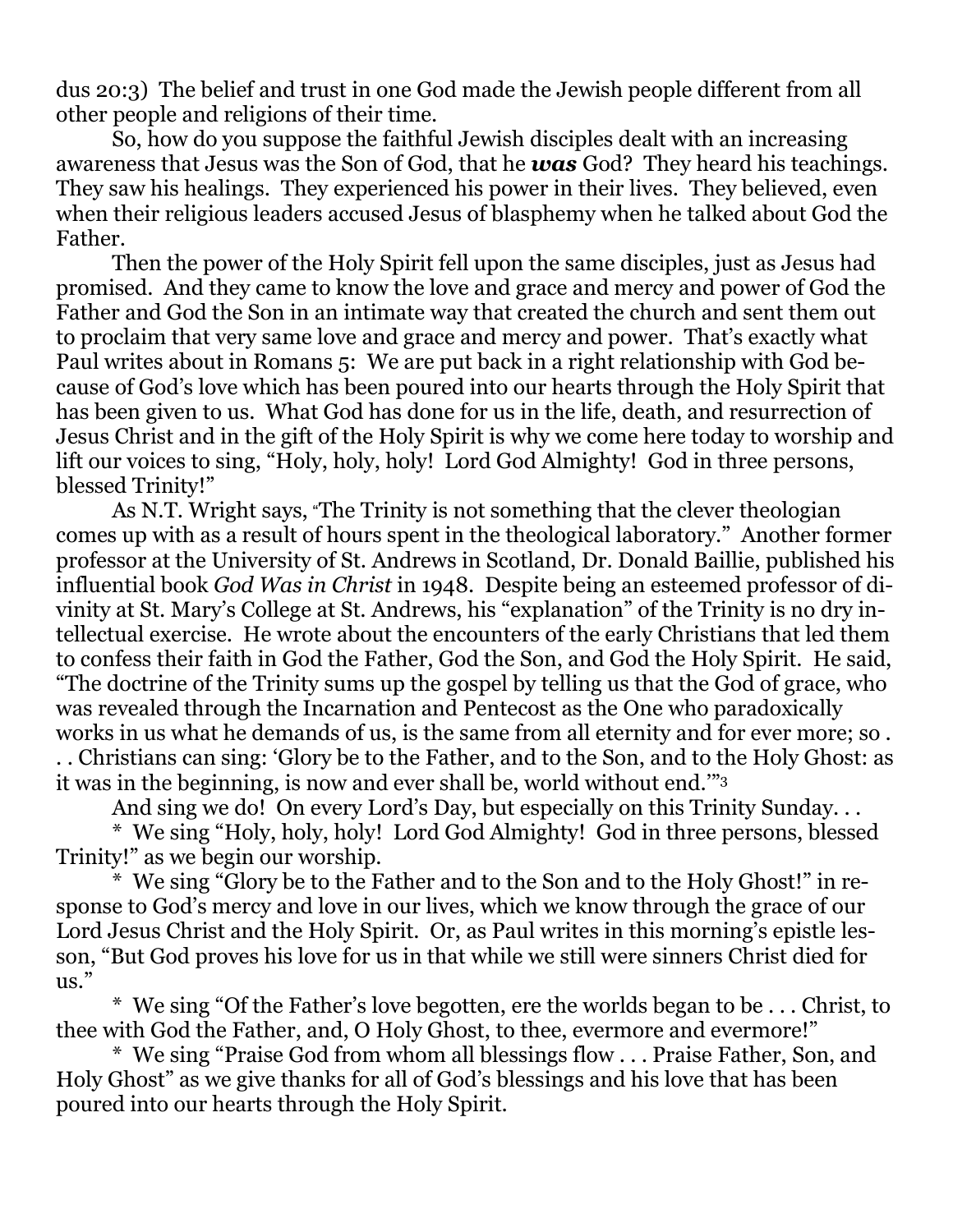\* We affirm our faith in God the Father Almighty, Maker of heaven and earth, and in Jesus Christ his only Son our Lord and in the Holy Ghost."

\* We baptize "in the name of the Father and of the Son and of the Holy Spirit."

\* And every Sunday morning we leave worship with these words in our hearts and ears: "The grace of the Lord Jesus Christ, the love of God, and the communion of the Holy Spirit be with all of you. Amen."

Augustine of Hippo, one of the greatest Christian theologians from the 4th and 5th centuries, spent, according to some estimates, up to thirty years writing his book called *On the Trinity*. There is a story about Augustine walking on the seashore one day, deep in thought about the Trinity. He came upon a little boy who was running back and forth from the water to a hole in the sand, with a seashell in his hand. Augustine watched the little boy carry water from the waves and dump it in the hole he had dug.

Augustine asked the little boy, "What are you doing?" The little boy told him, "I'm going to pour the entire ocean into this hole." Augustine said, "That is impossible, my dear child. The sea is so great and the shell and the hole are so little." The little boy looked at the great thinker and theologian and said, "This is true. It would be easier and quicker to draw all of the water out of the sea and fit it into this hole than for you to fit the mystery of the Trinity and His Divinity into your little intellect; for the Mystery of the Trinity is greater and larger in comparison with your intelligence than is the vast ocean in comparison with this little hole." Then the little boy vanished.

Who was the little boy? Tradition says God sent an angel to teach Augustine a lesson about intellectual pride. Others say the little boy was the Christ child himself who reminded Augustine of the limits of our human understanding when it comes to understanding the mysteries of the faith.4At the end of thirty years' work and fifteen volumes on the Trinity, Augustine's final words in his work are, "O Lord the one God, God the Trinity, whatever I have said in these books that is of Yours, may they acknowledge who are Yours; if anything of my own, may it be pardoned by You and by those who are Yours. Amen."<sup>5</sup>

The apostle Paul writes, "since we are justified by faith, we have peace with God through our Lord Jesus Christ . . . because God's love has been poured into our hearts through the Holy Spirit that has been give to us." (Romans 5:1, 5) That's really what the doctrine of the Trinity is all about. We use the doctrine to contemplate important questions such as Who is Jesus Christ? and What is the relationship between God, Jesus, and the Holy Spirit? and What does it mean to profess faith in one God, three persons?

But in its essence, the doctrine of the Trinity is about love, and what is more mysterious than love? In his well-known devotional book called *The Imitation of Christ*, the late-medieval theologian Thomas a Kempis wrote, "Of what use is it to discourse learnedly on the Trinity, if you lack humility and therefore displease the Trinity . . . I would far rather feel contrition than be able to define it. If you knew the whole Bible by heart, and all of the teachings of the philosophers, how would this help you without the grace and love of God?"<sup>6</sup>